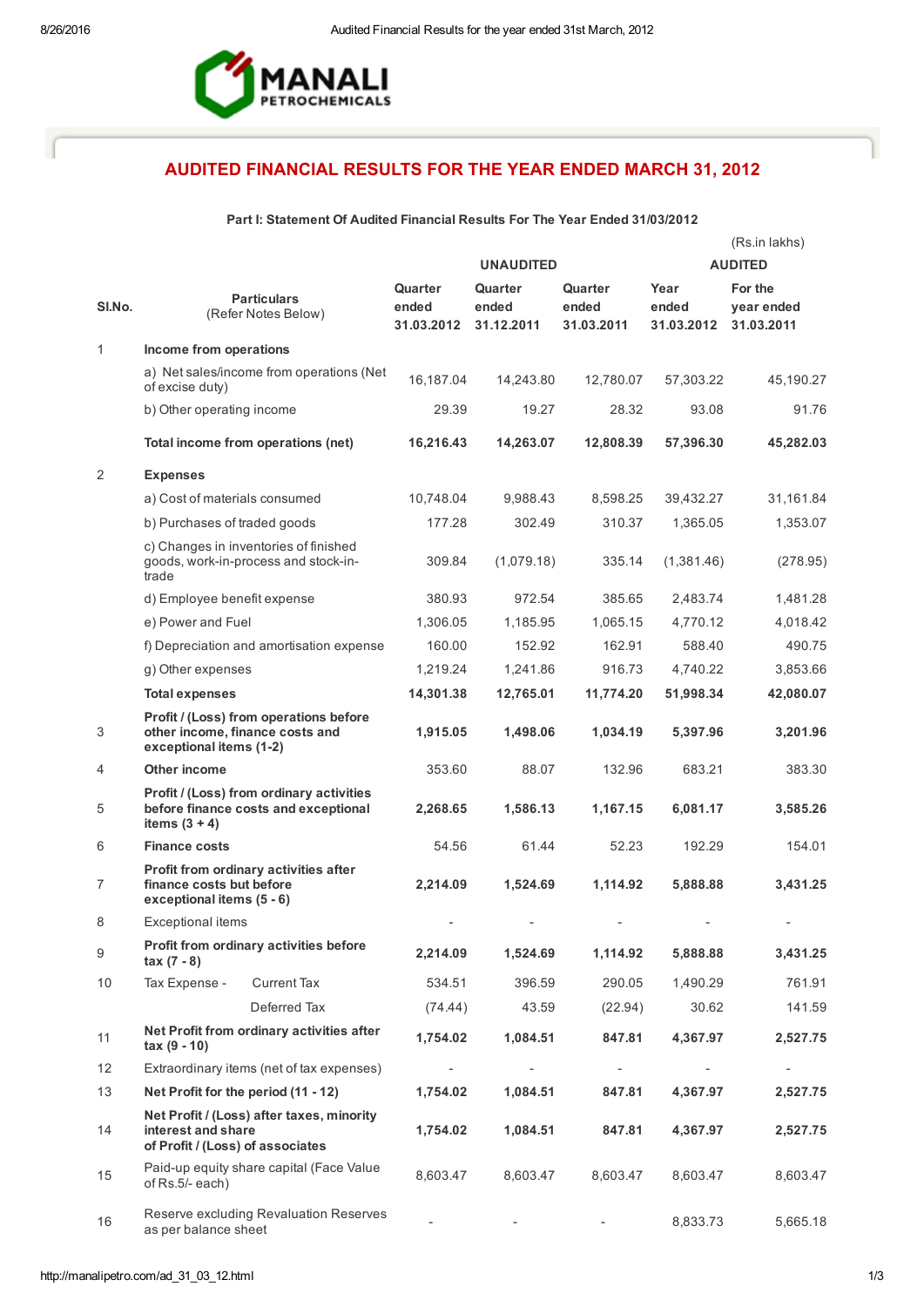| 17 | Earnings per share (EPS) (of Rs.5/-<br>each):            |      |      |      |      |      |
|----|----------------------------------------------------------|------|------|------|------|------|
|    | (a) Basic and (b) Diluted                                | 1.02 | 0.63 | 0.49 | 2.54 | 1.47 |
|    | Before and after extraordinary items (not<br>annualised) |      |      |      |      |      |

#### Part II : Select Information For The Quarter and Twelve Months Ended 31/03/2012

|                |                                                                                             |                  |                                  |                                  |            | (Rs.in lakhs) |
|----------------|---------------------------------------------------------------------------------------------|------------------|----------------------------------|----------------------------------|------------|---------------|
| S.No.          | <b>Particulars</b><br>(Refer Notes Below)                                                   | Quarter<br>ended | Quarter<br>ended                 | Quarter<br>ended                 | Year ended | Year ended    |
|                |                                                                                             |                  | 31/03/2012 31/12/2011 31/03/2011 |                                  | 31/03/2012 | 31/03/2011    |
| A              | <b>PARTICULARS OF SHAREHOLDING</b>                                                          |                  |                                  |                                  |            |               |
| 1.             | <b>Public Shareholding</b>                                                                  |                  |                                  |                                  |            |               |
|                | - Number of shares                                                                          |                  |                                  | 94,918,126 94,918,126 94,907,776 | 94,918,126 | 94,907,776    |
|                | - Percentage of shareholding                                                                | 55.19%           | 55.19%                           | 55.18%                           | 55.19%     | 55.18%        |
| $\overline{2}$ | <b>Promoters and Promoter Group Shareholding</b>                                            |                  |                                  |                                  |            |               |
|                | a) Pledged / Encumbered                                                                     |                  |                                  |                                  |            |               |
|                | - Number of shares                                                                          | 2,122,214        |                                  | $-10,861,053$                    | 2,122,214  | 10,861,053    |
|                | - Percentage of shares (as a % of the total<br>shareholding of promoter and promoter group) | 2.75%            | $\overline{\phantom{a}}$         | 14.09%                           | 2.75%      | 14.09%        |
|                | - Percentage of shares (as a % of the total share<br>capital of the company)                | 1.23%            | $\overline{\phantom{a}}$         | 6.31%                            | 1.23%      | 6.31%         |
|                | b) Non - encumbered                                                                         |                  |                                  |                                  |            |               |
|                | - Number of shares                                                                          |                  | 74,958,889 77,081,103 66,230,400 |                                  | 74.958.889 | 66.230.400    |
|                | - Percentage of shares (as a % of the total<br>shareholding of promoter and promoter group) | 97.25%           | 100.00%                          | 85.91%                           | 97.25%     | 85.91%        |
|                | - Percentage of shares (as a % of the total share<br>capital of the company)                | 43.58%           | 44.81%                           | 38.51%                           | 43.58%     | 38.51%        |

## B INVESTOR COMPLAINTS FOR THE 3 MONTHS ENDED 31/03/2012

Pending at the beginning of the quarter - Nil; Received during the quarter - 6; Disposed off during the quarter - 6; Remaining unresolved at the end of the quarter - Nil

Statement of Assets and Liabilities (Rs.in lakhs)

| <b>SI</b><br>.No | <b>Particulars</b>                              | As at<br>31/03/2012 31/03/2011 | As at     | <b>SI</b><br>.No | <b>Particulars</b>                  | As at<br>31/03/2012 31/03/2011 | As at     |
|------------------|-------------------------------------------------|--------------------------------|-----------|------------------|-------------------------------------|--------------------------------|-----------|
| A                | <b>EQUITY AND LIABILITIES</b>                   |                                |           | в                | <b>ASSETS</b>                       |                                |           |
| 1                | Shareholders' funds                             |                                |           | 1                | <b>Non-current assets</b>           |                                |           |
|                  | (a) Share capital                               | 8,603.47                       | 8,603.47  |                  | (a) Fixed assets                    | 10,370.52                      | 9,988.90  |
|                  | (b) Reserves and surplus                        | 8,833.73                       | 5,665.18  |                  | (b) Non-current investments         | 0.45                           | 0.45      |
|                  | Sub-total - Shareholders'<br>funds              | 17,437.20                      | 14,268.65 |                  | (c) Long-term loans and<br>advances | 572.71                         | 385.56    |
| $\overline{2}$   | <b>Non-current liabilities</b>                  |                                |           |                  | Sub-total - Non-current             | 10,943.68                      | 10,374.91 |
|                  | (a) Deferred tax liabilities<br>(net)           | 1,344.20                       | 1,313.58  | $\overline{2}$   | assets<br><b>Current assets</b>     |                                |           |
|                  | (b) Other long-term liabilities                 | 207.00                         | 210.72    |                  | (a) Current investments             | 1,803.45                       | 3,393.84  |
|                  | (c) Long-term provisions                        | 56.24                          | 76.23     |                  | (b) Inventories                     | 6,543.81                       | 4,312.99  |
|                  | <b>Sub-total - Non-current</b>                  | 1,607.44                       | 1,600.53  |                  | (c) Trade Receivables               | 3,835.41                       | 2,868.93  |
| 3                | liabilities<br><b>Current liabilities</b>       |                                |           |                  | (d) Cash and cash<br>equivalents    | 631.78                         | 460.14    |
|                  | (a) Short-term borrowings                       | 118.72                         | 592.17    |                  | (e) Short-term loans and            | 3.292.91                       | 1.044.44  |
|                  | (b) Trade payables                              | 5,036.15                       | 4,431.21  |                  | advances                            |                                |           |
|                  | (c) Other current liabilities                   | 679.57                         | 458.10    |                  | <b>Sub-total - Current assets</b>   | 16,107.36                      | 12,080.34 |
|                  | (d) Short-term provisions                       | 2,171.96                       | 1,104.59  |                  | <b>TOTAL - ASSETS</b>               | 27,051.04                      | 22,455.25 |
|                  | Sub-total - Current<br>liabilities              | 8,006.40                       | 6,586.07  |                  |                                     |                                |           |
|                  | <b>TOTAL - EQUITY AND</b><br><b>LIABILITIES</b> | 27,051.04                      | 22,455.25 |                  |                                     |                                |           |

http://manalipetro.com/ad\_31\_03\_12.html 2/3